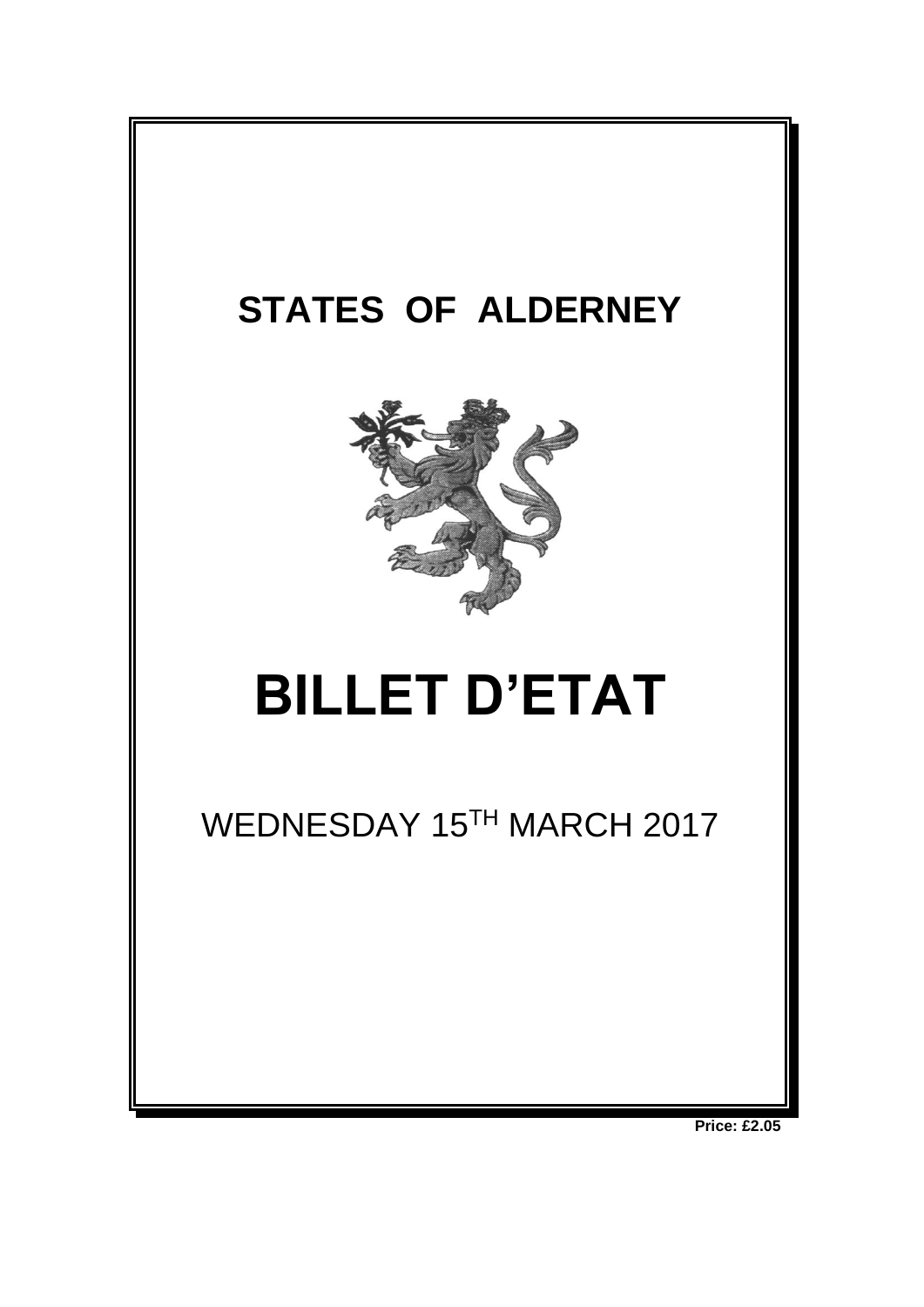# **STATES OF ALDERNEY**

## **BILLET D'ETAT**

### **FOR WEDNESDAY 15 TH MARCH 2017**

Members of the States:

I have the honour to inform you that the Meeting of the States will be held at 5:30 pm on Wednesday 15<sup>th</sup> March 2017. This will be preceded by the People's Meeting, which will be held on Wednesday 8<sup>th</sup> March 2017 at 7:00 pm in the Island Hall.

W Stuart Trought President

His Excellency Vice Admiral Sir Ian Corder, The Lieutenant-Governor of the Bailiwick of Guernsey will be in attendance

#### **Item l Chief Pleas**

Persons whose names are included on the Register of Voters and who have given due notice will address the States on matters of public interest.

#### **Item II Amendment to General Services Committee Mandate**

The following letter was received from Mrs Norma Paris, Chairman of the General Services Committee:-

*"The States of Alderney has a duty under the Civil Contingencies (Bailiwick of Guernsey) Law, 2012 to ensure that it has risk assessed, planned for emergencies and carried out suitable training and liaison in order to be prepared for an island emergency.*

*To ensure that the States of Alderney is prepared, an island emergency plan was produced last year which set out the generic arrangements for coordinating the response to a major incident. The plan recognises the very limited resources on island and highlights the need for all responding agencies to be clear that on declaration of a major incident, the primary objective after assessment will be to consider evacuating all casualties requiring medical attention (above and beyond the most basic first aid) to the nearest suitable off island hospital. As with all emergency plans, effective communication is critical both internally and externally*  with other jurisdictions/transferred services from Guernsey which will in all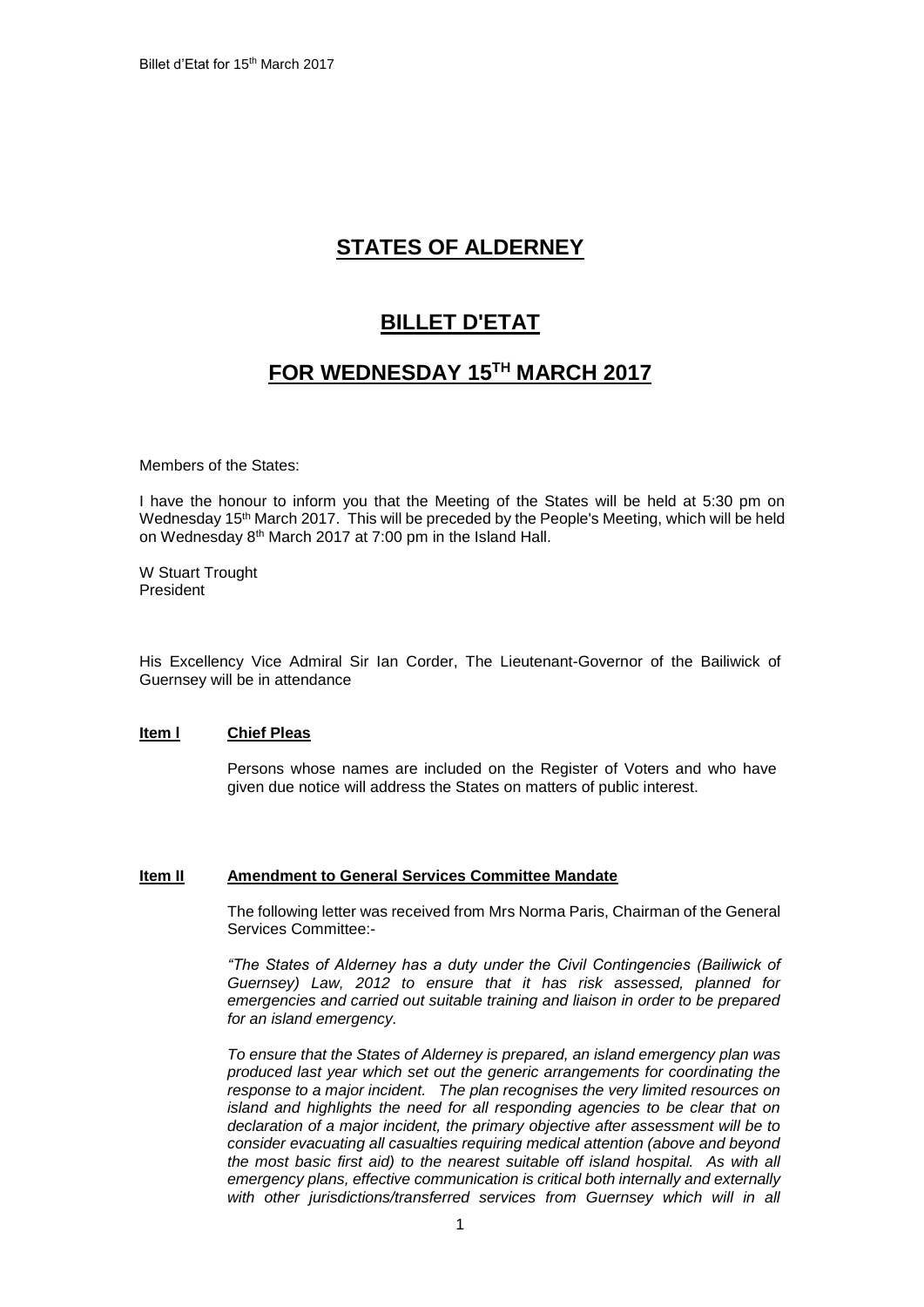*likelihood provide the majority of essential resources required in the response (hospital/police). In order to achieve this, the plan recognises the need for the formation of an officer level Strategic or Tactical Coordinating Group.*

*Training for specific elements of the response continues to be provided on an ad hoc basis with regular liaison provided between the Alderney Executive Officer, Chief Executive's Office and the Guernsey Emergency Planning Officer, Office for the Committee for Home Affairs, to ensure the island remains cognisant of new developments.*

*Validation of the Alderney Emergency Plan was provided through the delivery of a multi-agency exercise in May 2016 with observations from the Military Regional Liaison Officers, Guernsey Police and the Guernsey Emergency Planning Officer.* 

*The General Services Committee at its recent meeting noted the arrangements and resolved to continue to support the emergency planning initiatives and training on island. As suitable arrangements are in place including a close working relationship with Guernsey at both political and officer level, it is not felt advisable*  to establish any further political working group which could result in duplication of *effort in planning and potentially dangerous miscommunication in the event of an island emergency. The Committee agreed to dissolve the GSC Civil Emergency Working Party due to the duplication of responsibilities, and to amend the Committee Mandate accordingly.* 

*I* would be grateful if you would place this matter before the next meeting of the *States of Alderney with an appropriate proposition.*

> *Norma Paris Chairman"*

**The States of Alderney is asked to approve the amended General Services Committee mandate to remove the reference to the Civil Emergency Working Party but noting that the Committee still retains the responsibility for environmental monitoring and for the co-ordination of public services in the event of a civil emergency**.

**Item III Transfer of ownership of The St John Alderney Ambulance Service Limited from The Commandery of the Bailiwick of Guernsey of the Most Venerable Order of the Hospital of St. John of Jerusalem ("The Commandery") to The Alderney Foundation**

> The following letter was received from Mr James Dent, Chairman of the Policy and Finance Committee:-

> *"As part of the continual process of reviewing emergency ambulance services and the wider health care provision in the Bailiwick, opportunities for improved skills and resource sharing within Alderney have been identified. In order to realise these benefits, the Commandery and the Board of St John Alderney Ambulance Service Limited have agreed, in principle, that 100% ownership of the St John Alderney Ambulance Service Limited be transferred from the Commandery to the Alderney Foundation, subject to States approval, which holds assets for the benefit of the People of Alderney. This will enable governance, standard setting and operational management to be consolidated more closely within the wider Alderney healthcare infrastructure.*

> *It should be noted that the ambulance service on Alderney will not change in any way, but will thereafter be called the Alderney Ambulance Service. The Guernsey*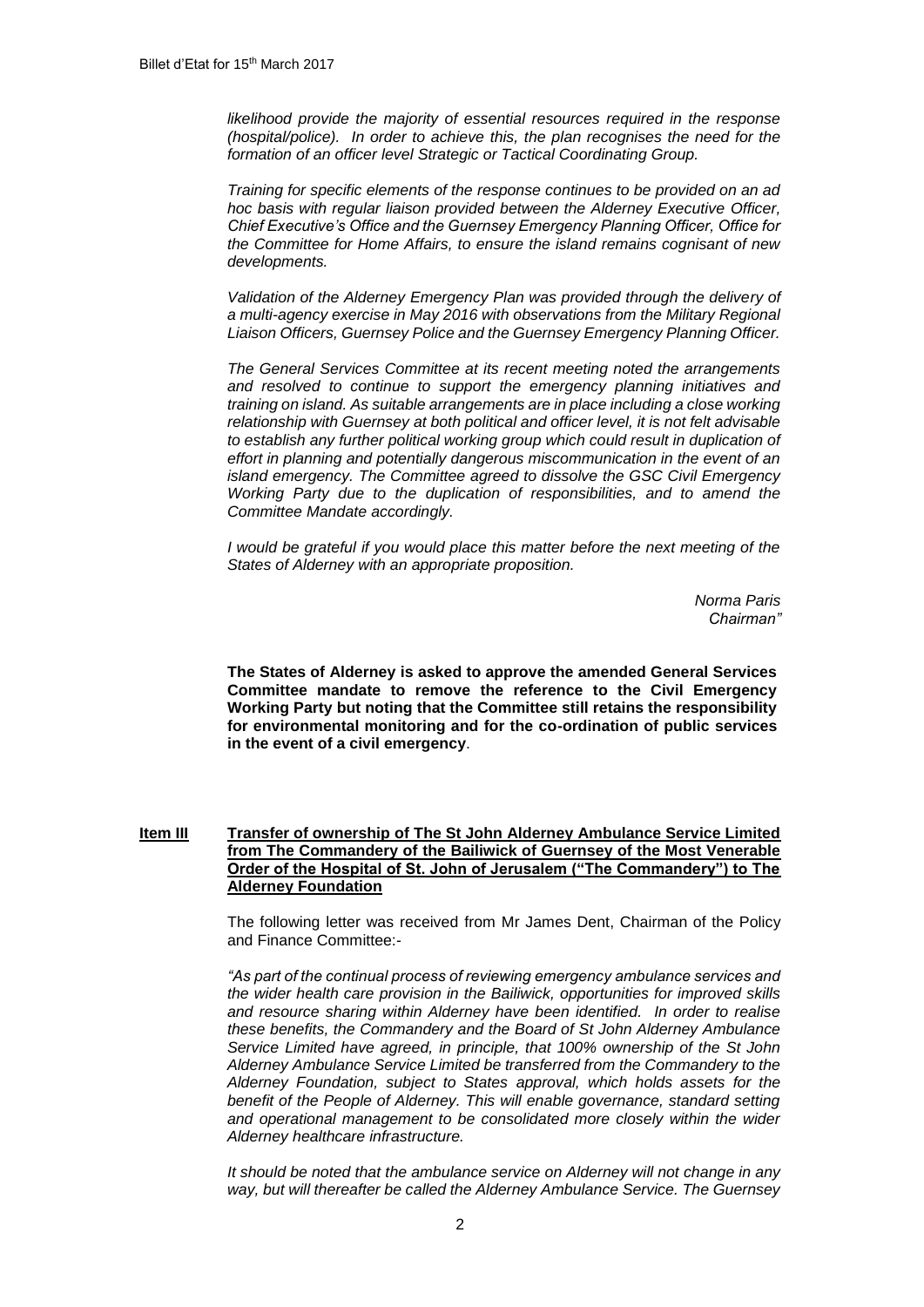*and Alderney ambulance services remain committed to assisting each other, for example in emergency situations and to share knowledge where this may improve either service. St John will continue to provide support where this is appropriate and valuable, and in so doing retaining its long standing relationship with Alderney.*

*Legal advice on the transfer of the share to the Trust has been received and it has been advised that the transfer requires the full approval of the States of Alderney. Once approval is received the formalities associated with the share transfer will commence.* 

*I* would be grateful if you would place this matter before the next meeting of the *States of Alderney with an appropriate proposition.*

> *James Dent Chairman"*

**The States of Alderney is asked to approve the transfer of the share in The St John Alderney Ambulance Service Limited held by The Commandery of the Bailiwick of Guernsey of the Most Venerable Order of the Hospital of St. John of Jerusalem ("The Commandery") to The Alderney Foundation**

#### **Item IV The Air Transport Licensing (Exemption of Air Taxi Services) (Alderney) Regulations, 2017**

The following letter was received from Mr James Dent, Chairman of the Policy and Finance Committee:-

*"In March 2016 the Policy and Finance Committee agreed that air taxi services should be exempted from the ambit of the Alderney Air Transport Licensing Legislation. The primary reason for this decision was to facilitate air taxi operations involving Alderney Airport. The decision mirrored an earlier decision of the same nature in Guernsey.*

*The Committee is aware that there are now a number of potential air taxi operations that may wish to include Alderney as part of their services, and as such it is timely for the legislation to be enacted at the earliest opportunity.*

*The necessary legislation is now ready to enact and a copy of the Regulation (The Air Transport Licensing (Exemption of Air taxi Services) (Alderney) Regulations, 2017) is attached. The Regulations were made by the Committee on 31st January and came into operation on that date and will continue in force unless the States resolve to annul the Regulation when it is laid before them.*

*I* would be grateful if you would place this matter before the next meeting of the *States of Alderney with an appropriate proposition.*

> *James Dent Chairman"*

**The States of Alderney is asked to resolve not to annul The Air Transport Licensing (Exemption of Air Taxi Services) (Alderney) Regulations, 2017.**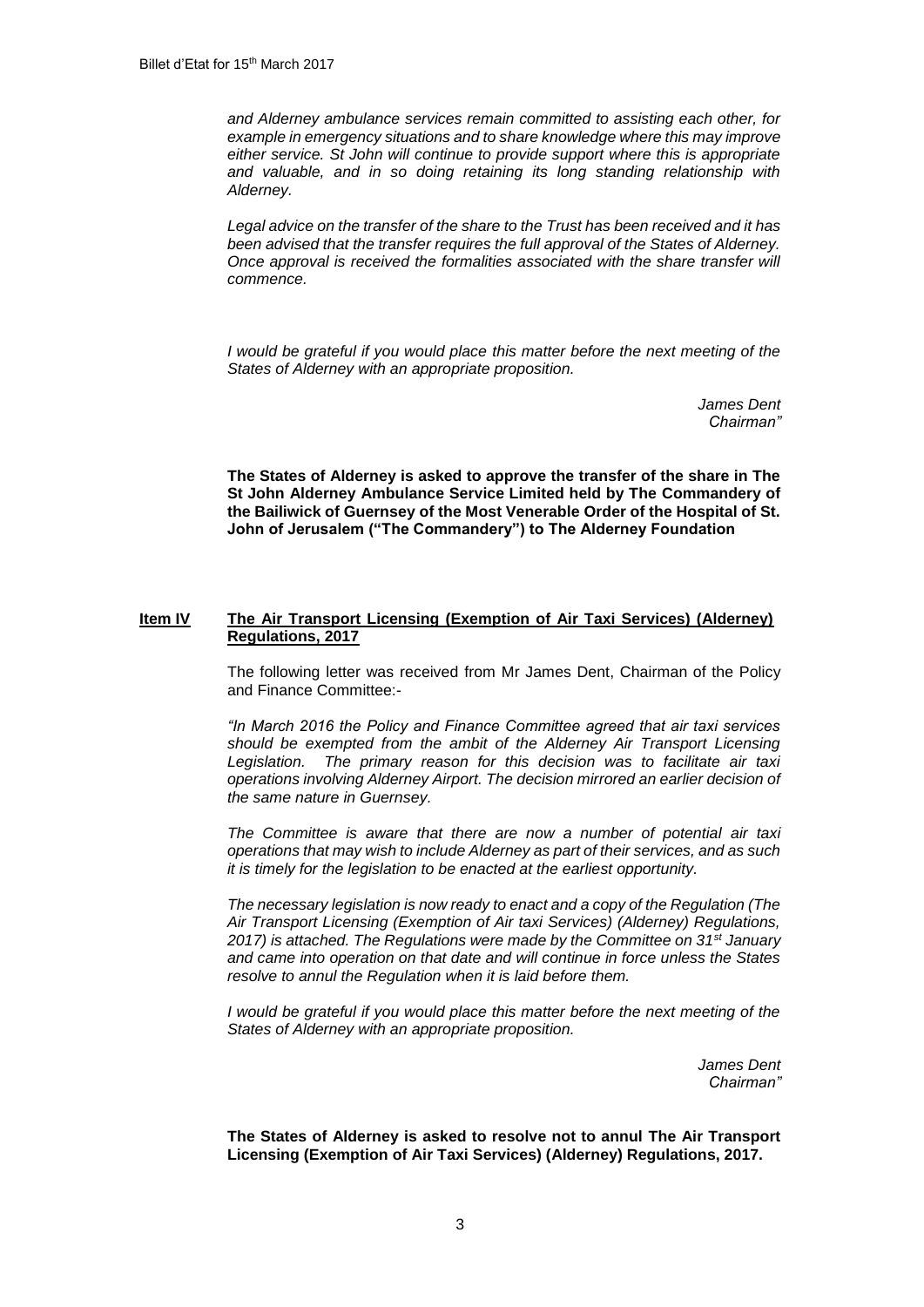#### **Item V Independent Review of Health and Social Care Need, Provision and Governance in Alderney (Wilson Report)**

The following letter was received from Mr James Dent, Chairman of the Policy and Finance Committee:-

*"The States of Alderney welcomes Professor Wilson's report. We consider it very thorough. That the report is to some extent reliant on anecdote does not detract from its conclusions, Professor Wilson did not have access to the databases that would more usually be the foundation of such work and instead he had to rely on interviews with a very willing population.*

*Most importantly, the report highlights:*

- *the differences between Alderney and Guernsey and the consequent requirement for different approaches to primary and secondary medical care on the two islands;*
- *the options for institutional change in the way that primary and secondary health care might be delivered;*
- *the need to collect data on which future decisions in regard to the optimum methods for delivery of secondary care can be established.*

*The report entitled "Independent Review of Health and Social Care Need, Provision and Governance in Alderney" has been made available in hard copy to the public, I would be grateful if you would place this matter before the next meeting of the States of Alderney with an appropriate proposition.*

> *James Dent Chairman"*

**The States of Alderney is asked to:-**

**a. Approve that the Chief Executive conveys to the Committee for Health and Social Care the urgent need to implement the 16 basic recommendations contained in the report and asks them to work with the States of Alderney on a timetable;** 

**and**

- **b. Request Professor Wilson to return to Alderney to:**
	- **(i) conduct further confidential research in order to establish which option for institutional change is the best way forward for our primary health care services.**
	- **(ii) indicate the cost implications, if any, associated with the options identified.**

#### **Item VI Questions and Reports**

The following report was received from Mr Birmingham, Chairman of the Building and Development Control Committee:-

#### *"Land Use Plan 2017 – Progress Report*

*Last year, Phase 1 of the Land Use Plan (LUP) established a vision for the Island and its approach to housing. The policies for the building area were revised, and previous general guidelines consolidated into the plan. All other designated area policies other than for existing dwellings, were left unchanged. Phase 1 of the*